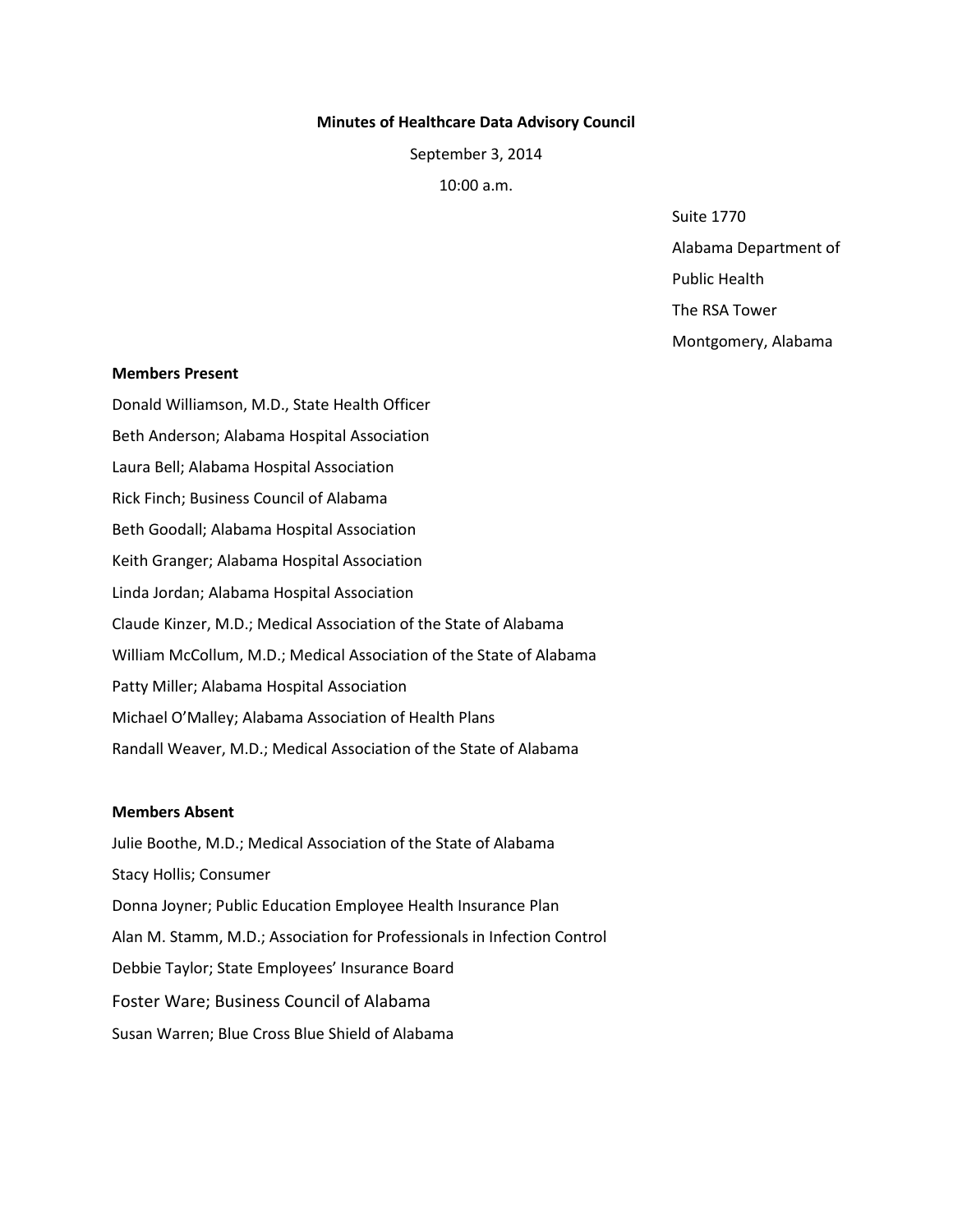# **Staff Present**

Nadine Crawford; Communicable Disease Sherri Davidson; Communicable Disease Kelly Stevens; Communicable Disease

#### **Organizations Present**

Teresa Fox; Alabama Quality Assurance Foundation

# **CALL TO ORDER:**

The Healthcare Data Advisory Council was called to order at 10:05 a.m. by Dr. Williamson. Roll call was taken and a quorum was present.

# **CONSIDERATION OF THE MINUTES:**

The minutes from June 19, 2013, September 11, 2013, and May 7, 2014 were presented. Motions to approve the June, September, and May minutes were made and seconded; each motion passed unanimously.

### **HAI 2013 ANNUAL REPORT:**

The HAI 2013 Annual Data Report was presented to the Council for review and approval to publish. Kelly Stevens explained changes to the report format including highlighting in green the "zeros" representing no infections and moving locations from where data was collected to the heading in each table. Ms. Stevens noted that HAI staff did not receive comments from reporting facilities during the 45 day review period. The Council opined that the changes in format would prove helpful for public understanding. The Council discussed future updates to the annual data reports such as placing more focus on decreasing catheter days and adding the number of beds for each location. A motion to approve the report for publication was made and seconded; the motion passed unanimously. A press release announcing the publication will be scheduled for October. The Council requested HAI staff research the availability of a date for a press conference with Dr. Williamson in order for the report to gain more recognition and visibility.